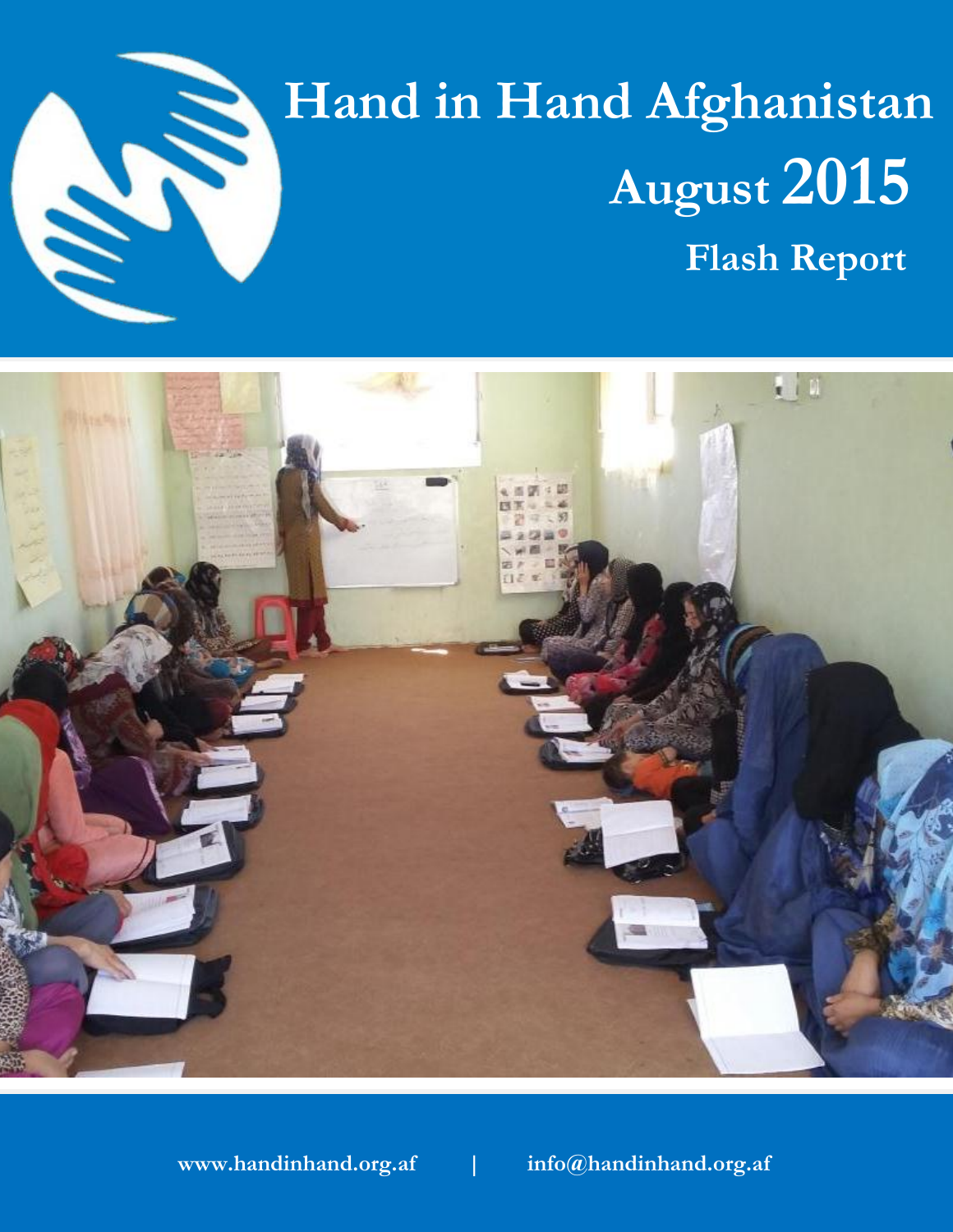

#### **1. Acronyms**:

| 1  | AFN         | Afghanis - Afghanistan currency                  |
|----|-------------|--------------------------------------------------|
| 2  | <b>BDS</b>  | <b>Business Development Services</b>             |
| 3  | CDC.        | Community Development Council                    |
| 4  | <b>CIG</b>  | Common Interest Group                            |
| 5  | EIF         | Enterprise Incubation Fund                       |
| 6  | HiH-Af      | Hand in Hand-Afghanistan                         |
| 7  | MIS         | Management Information System                    |
| 8  | <b>MRRD</b> | Ministry of Rural Rehabilitation and Development |
| 9  | <b>SCA</b>  | Swedish Committee for Afghanistan                |
| 10 | <b>SHG</b>  | Self Help Group                                  |
| 11 | <b>SLP</b>  | Sustainable Livelihood Program                   |
|    | $12$ ToT    | Training of Trainers                             |
|    |             |                                                  |

### **2. Highlights of the month**

- 1,403 new members **(**1,150 female & 253 male) mobilized in to groups under "Reducing poverty and gender inequality by improving household income and financial resilience through enterprise and job creation" project in Sancharak, Gosfandi and Balkhab districts of Sarepul province and the "Sustainable Livelihood Program III" in Keshindeh and Shortepa districts of Balkh province.

In order to build their capacities 4,139 members (72% female) trained in Group Management package and 6,205 members (70% female) trained in Micro Finance package.

- Formation of 742 (721 female & 21 male) new microenterprises in Dare-e-Suf Bala and Payan districts of Samangan province, Aqcha district of Jawzjan province and Shortepa district of Balkh province. As well as, 76 (64 female & 12 male) microenterprises those were already economically engaged in the market have expanded their enterprises in the above mentioned districts. All these microenterprises have resulted in creation of 771 jobs (96 % female).
- Number of 105 group members (77 female and 28 male) successfully completed different vocational skills trainings such as Embroidery and Livestock and Cake baking in Aqcha district of Jawzjan province and Dare-e- Suf Bala and Payan districts of Samangan province. While 29 members recently started receiving livestock rearing vocational skill training in Dare suf Payeen district of Samangan province.
- 708 eligible members (694 female & 14 male) received enterprise start-up toolkits in Aqcha and Dare-e-Suf Payen district. The toolkits provided support the members to start and grow their microenterprises in a selected sector. Meanwhile, 4 honey extractor machines procured and provided by HiH to beekeeping entrepreneurs in both Dara-e-Sufs and emplaced at four locations where major beekeeping entrepreneurs have access.
- Mentoring visits are continuously taking place to the enterprises established/enhanced by HiH Af technical staff, trainers and VEFs, As part of enterprises market linkage 92 members from 2 poultry CIGs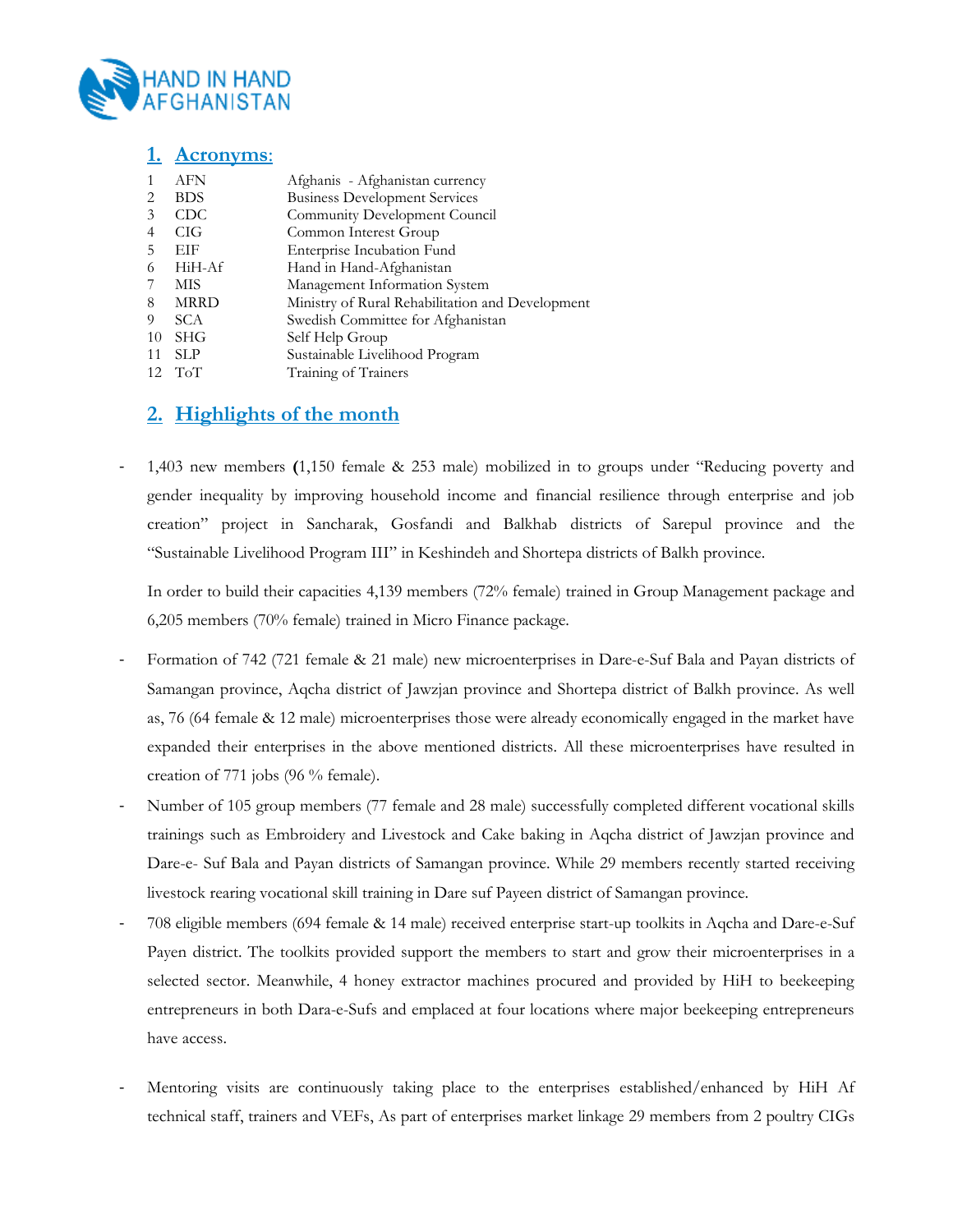

of Dara-e-Sufs linked to the Mazar market for provision of raw materials, chicken and feeding stuff. They purchased 1,000 chickens for the 2 poultry farms with relevant necessary items and continued their poultry farming.

- 520 illiterate group members (385 female & 135 male) are receiving the Life Skills training under the "Supporting rural entrepreneurship and promoting women's socio-economic empowerment" project in Dara-e-Suf Bala and Payan districts of Samangan province, and the "Sustainable Livelihood Program III" in Shortepa districts of Balkh province and "Improving Lives through Creation of Microenterprises and Jobs" in Aqcha district of Jawzjan province.
- Sum of AFN 496,335 recollected as repayments of EIF loan from groups during the month which has increased the repayment rate to 90.6 %**.**
- Sum of AFN 1,932,250 saved within the groups by members in Dara-e-Suf Bala and Payan districts of Samangan province, Aqcha district of Jawzjan province, Shortepa and Keshindeh districts of Balkh province and Balkhb, Sancharak and Gosfandi district of Sarepul province.
- 127 internal loans took place among the group members with a total value of AFN 779,880 in Dara-e-Suf Bala and Payan districts of Samangan province, Aqcha district of Jawzjan province and Shortepa and Keshendeh districts of Balkh province. Internal loans aim to utilize group savings accumulated by members for creation and expansion of microenterprises.
- Cross fertilization visit held among the group members in Dara-e-Suf Bala district of Samangan province and Aqcha district of Jawzjan province. The purpose was to exchange their experience and learn from the each other. Such exposure visits are very useful and can strengthen the established microenterprises and encourage other groups to invest and start their own microenterprises.



**Cross fertilization visit among the groups in Dara-e-Suf Bala district, Samangan Province**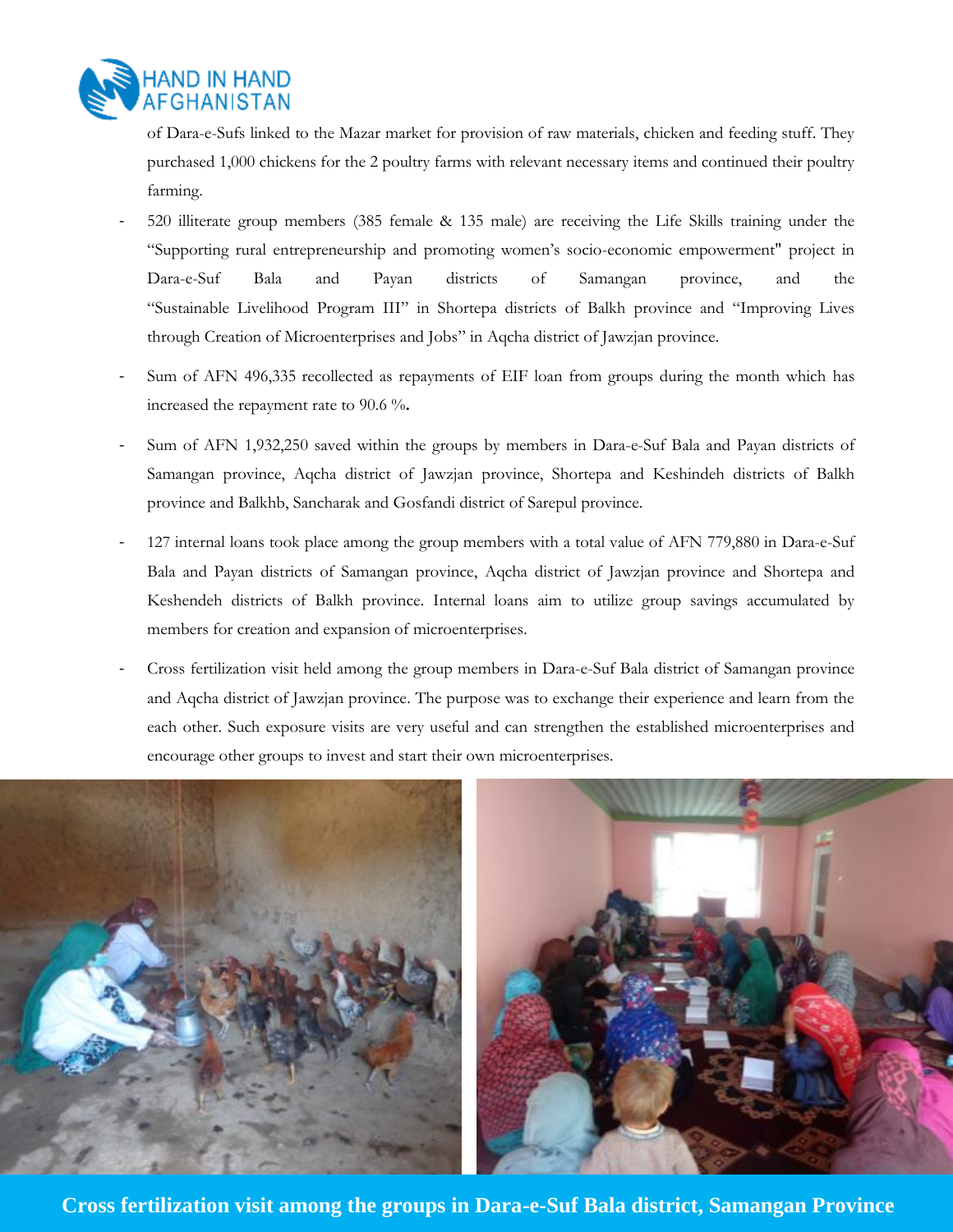

- For better synergy of operations in Dara-e-suf Districts of Samangan province a coordination meeting has taken place between the Swedish Committee for Afghanistan (SCA) and Hand in Hand Afghanistan. Following this meeting HiH Af staff have received Disability awareness and Advocacy training by the SCA trainers.
- Capacity building training for 32 HiH Af staff (19 female & 13 male) took place including district officers, district assistants and VEFs in Gosfandi and Shancharak districts of Sarepul province. This ToT enables the VEFs to deliver Microfinance training package to group members in the mentioned districts.

A two-day technical ToT on poultry and beekeeping was



conducted for the VEFs in Dara-e-Suf district so the VEFs during their regular visits to the districts could provide basic technical support to the micro entrepreneurs.

Market linkage workshop was held for HiH Af senior staff at Mazar office. The workshop was facilitated by HiH Af Chairwoman and CEO which focused on building the capacity of relevant staff and tackling the challenges of marketing group's products specially the handicrafts and finally the workshop came up with several solutions.

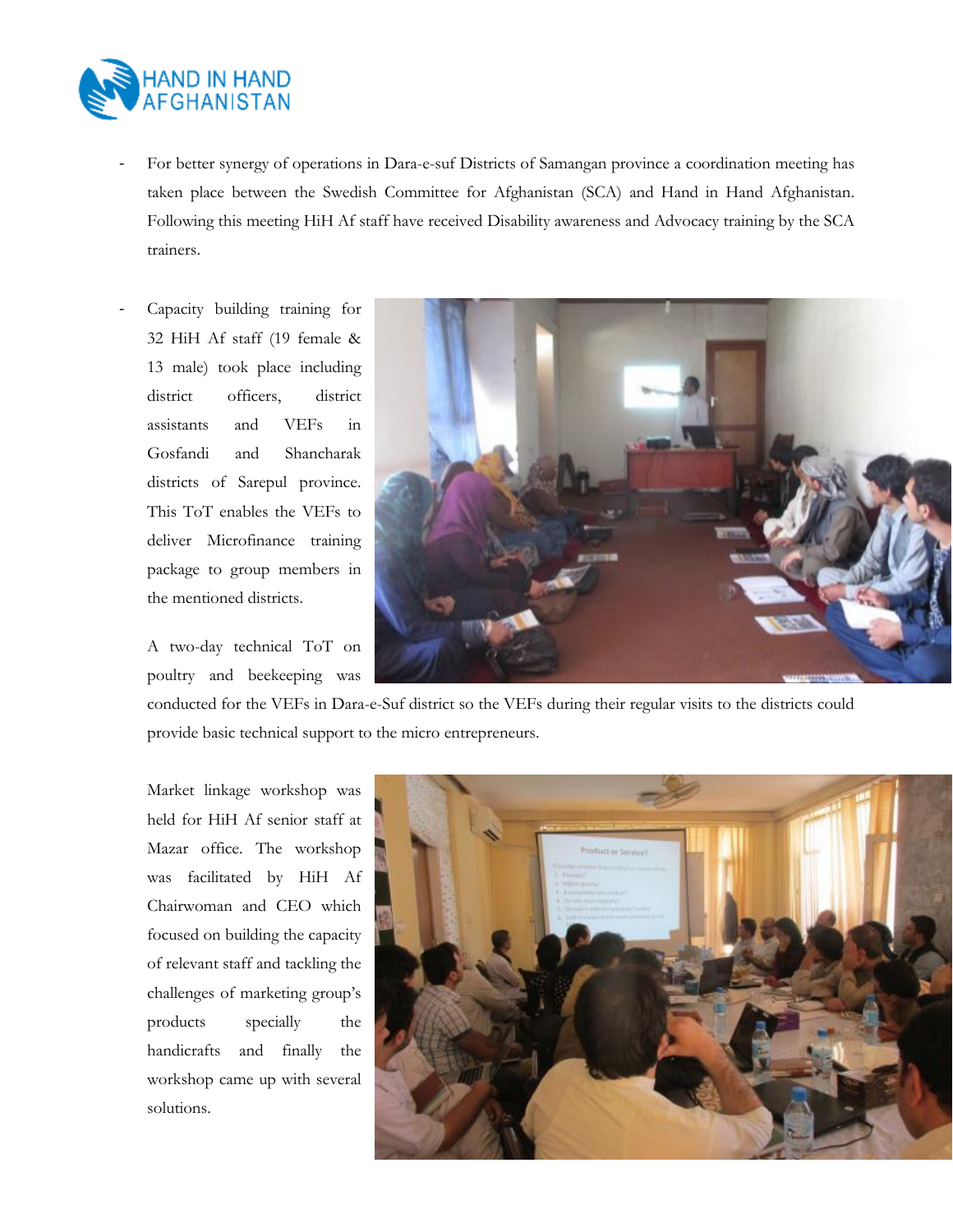

Salima is living with her husband, two sons and one daughter in Wali Bay village of Aqcha district in Jawzjan province. She knew how to make brooms and was earning AFN 2,000 per month on average, but this income was never sufficient to meet their household expenses and her husband's joblessness was just adding to the problems.

She joined a Hand in Hand group last year and from there on she never looked back. Salima learnt doing business and at the same time she started saving within the group.

Day by day she realized changes in her own potential and improvement of her self-confidence, therefore she borrowed amount of AFN 5,000 from the group savings in order to give a new start to her small broom making enterprise. Investing more money helped Salima to purchase more raw materials and produce more.

She says *"I was making and selling brooms before joining Hand in Hand Afghanistan, but I knew nothing about business and marketing that was the reason I was earning less. Alhamdulellah now my business is growing and I focus more on the quality".* 

Not only this, Salima has also given her husband a job. Her husband helps her in supplying raw material and selling the finished brooms to the market. They can together make 400 brooms per month and this has increased their monthly net income from AFN 2,000 to AFN 8,000 which shows a considerable increase of AFN 6,000.



**Salima's broom making microenterprise**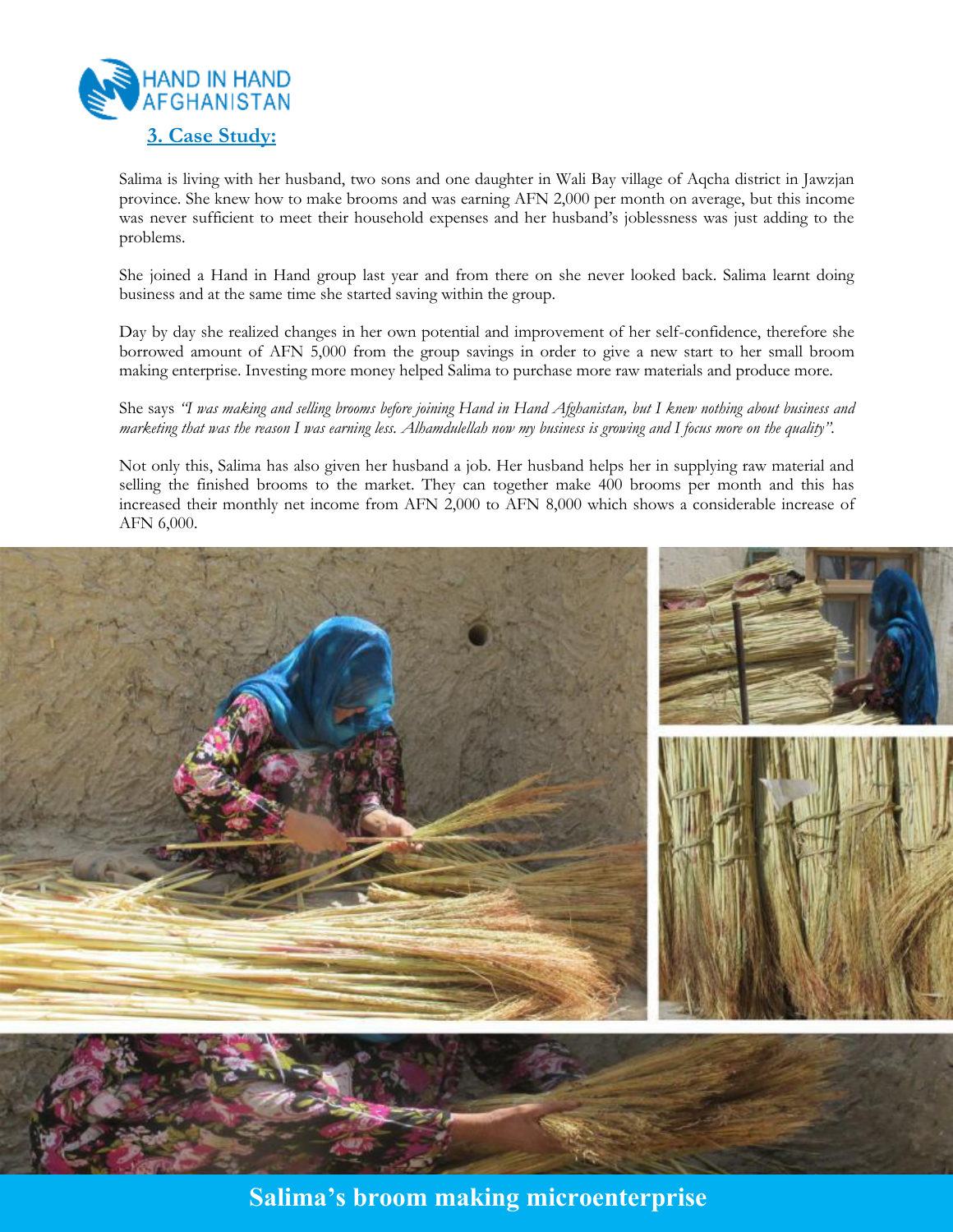

## **4. Table of Summary of Operations:**

|                                                        | Cumulative  | Change | Total at the       |
|--------------------------------------------------------|-------------|--------|--------------------|
|                                                        | End of July | During | end of August      |
|                                                        | 2015        | August | 2015               |
|                                                        |             | 2015   |                    |
| <b>People Engaged</b>                                  |             |        |                    |
| <b>Total Number of Staff:</b>                          | 223         | 1(16)  | 207                |
| - Female                                               | 114         | (13)   | 101                |
| - Male                                                 | 109         | 1(3)   | 106                |
| <b>Groups and Microenterprise Promotion</b>            |             |        |                    |
| <b>Total Number of Groups Formed:</b>                  | 2,115       | 121    | 2,236              |
| - Female                                               | 1,321       | 79     | 1,400              |
| - Male                                                 | 794         | 42     | 836                |
| Total Number of Members in the formed Groups:          | 34,548      | 1,403  | 35,951             |
| - Female                                               | 21,616      | 1,150  | 22,766             |
| - Male                                                 | 12,932      | 253    | 13,185             |
| Total Number of Groups Active with HiH-Af:i            | 3369        | 1,446  | 4,815              |
| - Female                                               | 2305        | 1,036  | 3,341              |
| - Male                                                 | 1,064       | 410    | 1,474              |
| Total Number of members graduated:                     | 5,043       | N/A    | 5,043              |
| - Female                                               | 2,018       | N/A    | 2,018              |
| - Male                                                 | 3,025       | N/A    | $3,02\overline{5}$ |
| <b>Total Number of Groups Handed Over:</b>             | 209         | N/A    | 209                |
| - Female                                               | 122         | N/A    | 122                |
| - Male                                                 | 87          | N/A    | 87                 |
| <b>Total Number of Microenterprises Formed:</b>        | 8,527       | 742    | 9,269              |
| - Female                                               | 5,431       | 721    | 6,152              |
| - Male                                                 | 3,096       | 21     | 3,117              |
| Total Number of Microenterprises expanded:             | 1,399       | 76     | 1,475              |
| - Female                                               | 939         | 64     | 1,003              |
| - Male                                                 | 460         | 12     | 472                |
| Total Number of Jobs Created:ii                        | 13,911      | 771    | 14,682             |
| - Female                                               | 8,815       | 741    | 9,556              |
| - Male                                                 | 5,096       | 30     | 5,126              |
| <b>Total Number of Enterprise Startup toolkits</b>     |             |        |                    |
| distributed                                            | 5,391       | 708    | 6,099              |
| - Female                                               | 4,012       | 694    | 4,706              |
| - Male                                                 | 1379        | 14     | 1393               |
| <b>Total Number of Members trained in Group</b>        | 34,300      | 4,139  | 38,439             |
| Management Package:iii                                 |             |        |                    |
| - Female                                               | 21,546      | 2,978  | 24,524             |
| - Male                                                 | 12,754      | 1,161  | 13,915             |
| <b>Total Number of Members trained in Microfinance</b> |             |        |                    |
| package:iv                                             | 21,440      | 6,205  | 27,645             |
| - Female                                               | 13,253      | 4,350  | 17,603             |
| - Male                                                 | 8,187       | 1,855  | 10,042             |
| <b>Total No. of Members trained in Business</b>        |             |        |                    |
| Development package:v                                  | 17,637      | N/A    | 17,637             |
| - Female                                               | 10,939      | N/A    | 10,939             |